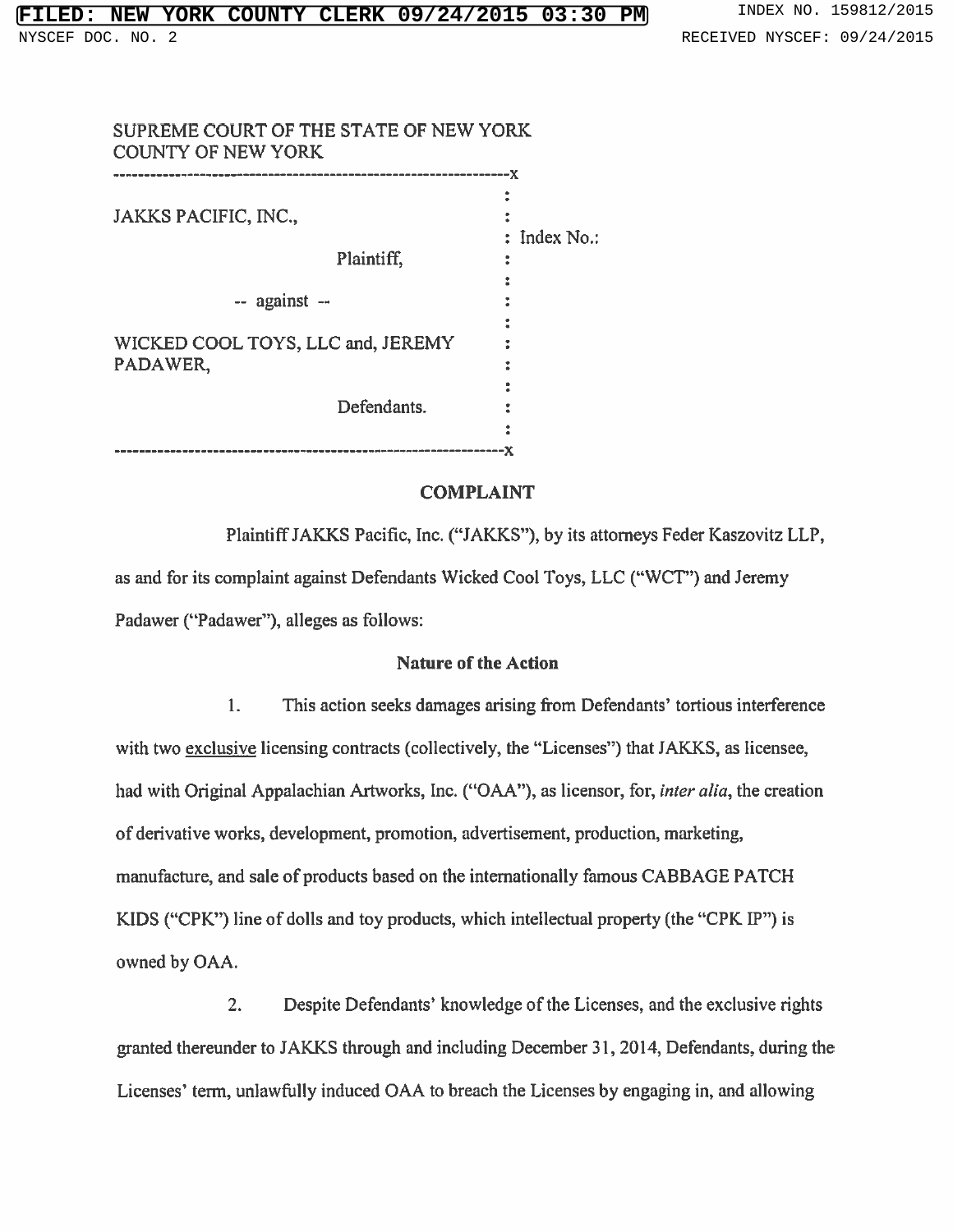WCT to engage in, activities in violation of the exclusive rights granted to JAKKS by the Licenses.

3. Prior to becoming <sup>a</sup> co-president of WCT, Defendant Padawer was <sup>a</sup> senior executive at JAKKS, to wit, its Executive Vice President of Marketing, who, while at JAKKS, breached his fiduciary duties and the duty of loyalty he owed to JAKKS. As <sup>a</sup> result, JAKKS, which had been the exclusive licensee for CPK doll and toy products under licenses which were regularly renewed for 10 years, lost the CPK Licenses. Instead, the new CPK licenses, entered into in May 2014 and running through December 31, 2018, were impermissibly granted to Padawer's new company, WCT, during the term of JAKKS' exclusivity, with prohibited licensing activities beginning immediately and continuing throughout the period of JAKKS' exclusivity and to date.

4. As <sup>a</sup> result of the foregoing, Defendants have caused JAKKS substantial damages, including lost profits, should disgorge their ill-gotten gains, and pay punitive damages in an amount to be determined by the Court.

#### **Parties**

5. PlaintiffJAKKS is <sup>a</sup> Delaware corporation with <sup>a</sup> principal place of business in California.

6. JAKKS is <sup>a</sup> multi-brand public company principally engaged in the business of designing, developing, producing, marketing and distributing toys, leisure products and video games around the world. Among other things, JAKKS sells toys, games, dolls, and action figures based on licensed properties, including, from 2004 through 2014, CPK licensed products under licenses from OAA.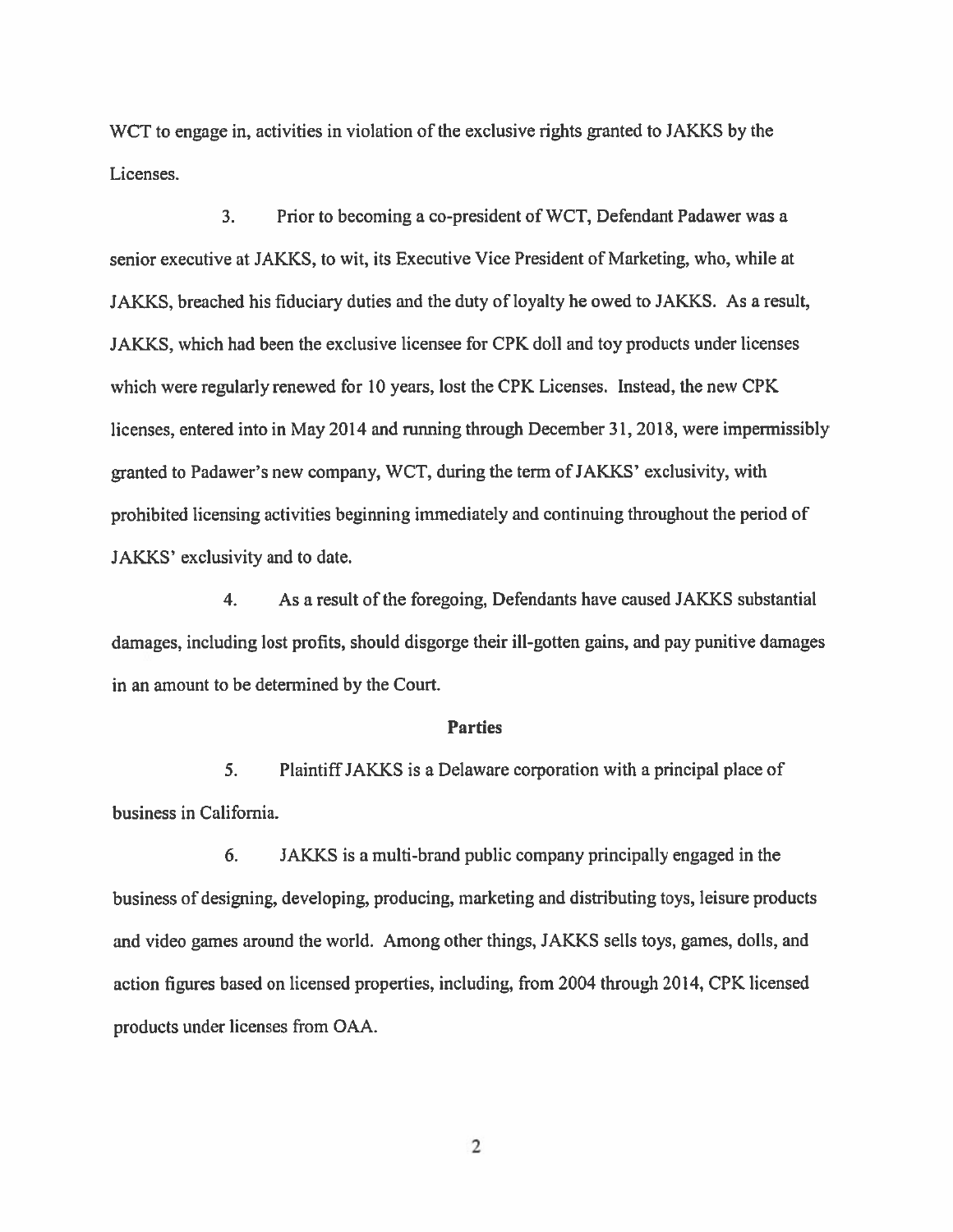7. Upon information and belief, Defendant WCT is <sup>a</sup> Delaware limited liability company, with offices in Pennsylvania and California.

8. Defendant Padawer is <sup>a</sup> natural person who is <sup>a</sup> citizen and resident of California.

## Jurisdiction and Venue

9. Upon information and belief, Defendants conduct regular, continuous, meaningful, and purposeful business activities in New York, specifically by making sales, meeting with customers and potential customers, and attending trade shows and conferences, including the New York Toy Fair, <sup>a</sup> trade show for the toy industry that is annually held in New York.

10. This Court has jurisdiction over Defendants pursuan<sup>t</sup> to CPLR 301 because they regularly are presen<sup>t</sup> and conduct business in this State, and pursuan<sup>t</sup> to CPLR 302(a)(1) because one or more of the claims arise from Defendants' transaction of business in New York, including by offering and impermissibly promoting CPK licensed products for sale that, but for their tortious conduct, would not have othenvise been available.

11. Venue is proper in this County pursuan<sup>t</sup> to CPLR 509.

### General Factual Allegations

12. From 2004 through the end of 2014, JAKKS was OAA's exclusive licensee for the design, development, promotion, manufacture, and sale of CPK products in the United States and select international territories.

13. JAKKS' exclusive licenses were renewed from time to time, most recently in 2012 for the international license, and 2013 for the domestic license.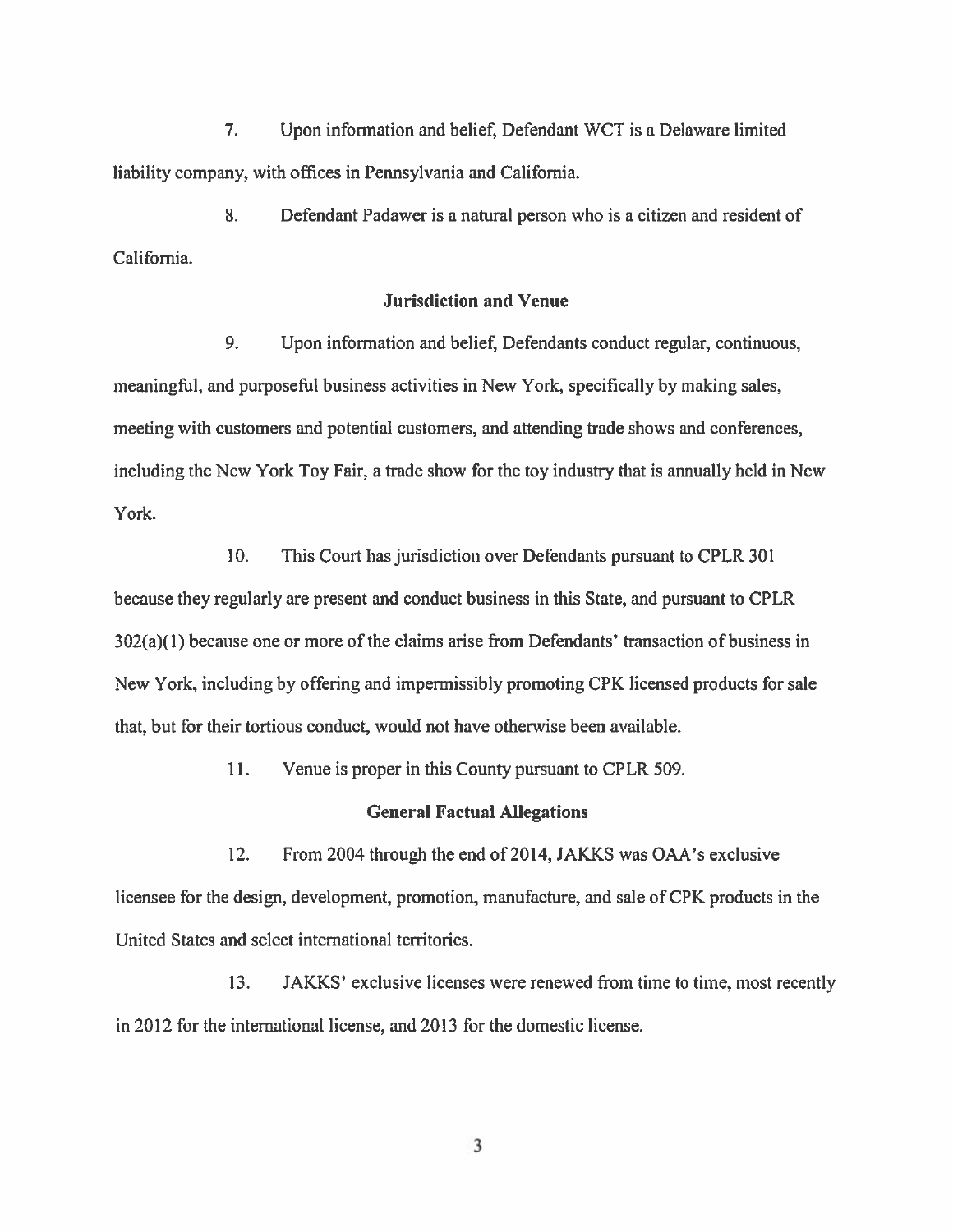14. Both Licenses granted JAKKS exclusive rights with respec<sup>t</sup> to the licensed activities, including, *inter alia*, to create derivative works, develop, promote, advertise, produce, market, manufacture and sell CPK products, which period of exclusivity, by the express terms of the Licenses, ran through December 31, 2014.

15. The Licenses provided that during the last year of their terms, OAA could only enter into negotiations with other parties for the licensing of the rights contained therein for succeeding periods, but could not gran<sup>t</sup> any new licenses pursuan<sup>t</sup> to which licensing activities could be performed prior to the expiration of JAKKS' period of exclusivity on December 31, 2014.

16. The Licenses expressly prohibited anyone else from using JAKKS' licensed products during their exclusive term.

17. The Licenses required OAA, inter alia, to monitor and protect the CPK IP and to take necessary steps to preven<sup>t</sup> infringement and wrongful activity by anyone else.

18. The Licenses also required that JAKKS' licensed products be promoted by OAA during their exclusive term.

19. From 2004 through 2014, JAKKS made substantial sales of CPK products under its licenses with OAA.

20. During this period, Padawer was a senior executive of JAKKS and he, together with other former employees ofJAKKS who are now employed by WCT, was privy to JAKXS' sensitive and proprietary business information, including the Licenses and their material terms, including the exclusive rights conferred on JAKKS thereunder.

21. Upon information and belief, in 2013, while still <sup>a</sup> highly compensated senior managemen<sup>t</sup> employee of JAKKS, Padawer breached his fiduciary duties, including the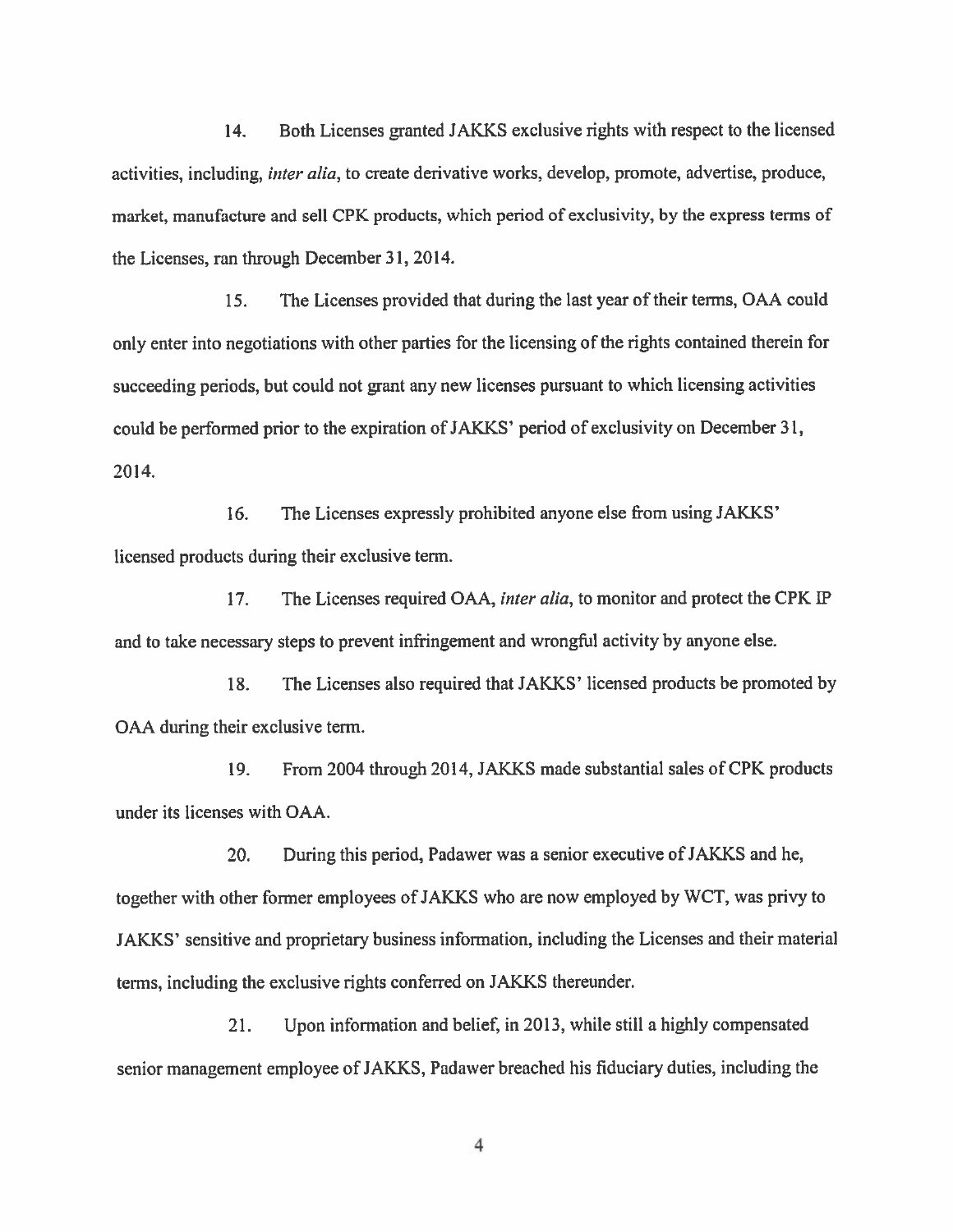duty of loyalty by, among other things, disclosing to OAA confidential and proprietary information belonging to JAKKS, including information about JAKKS' profit margin, sales of non-CPK products, future plans, and the performance of its employees, disparaging and denigrating JAKKS, its personnel, its performance, and its abilities with respec<sup>t</sup> to its Licenses, conveying false and misleading information about JAKKS and its employees, including the state ofJAKKS' business, its performance and projected performance under its Licenses.

22. Upon information and belief, Padawer's purpose and intent in disparaging JAKKS and its employees, disclosing JAKKS' proprietary information, and disseminating false information about JAKKS and its employees to OAA was to induce OAA not to renew the Licenses, but rather to gran<sup>t</sup> WCT (which Padawer joined shortly thereafter as co-president and co-owner) <sup>a</sup> similar license for succeeding years.

23. In or around May, 2014, OAA disclosed that it would not renew the Licenses with JAKKS at the expiration of their terms, as it had previously done, but rather, in breach of the Licenses, granted new licenses to WCT, <sup>a</sup> relative newcomer to the toy business, and immediately began, in concert with WCT, to engage in activities prohibited by the Licenses, including (i) entering into a license agreement during the term of JAKKS' exclusive rights under the Licenses, and engaging in licensing activities thereunder; (ii) misappropriating and using JAKKS' designs, sculpts, and licensed products for their own promotional purposes; (iii) creating derivative works and designing new CPK products; (iv) promoting and advertising and offering for sale <sup>a</sup> proposed new line of CPK products, among other places, at the Dallas Toy Fair in October 2014, and at the New York Toy Fair in 2015; and (v) manufacturing WCT's 2015 line of CPK toys.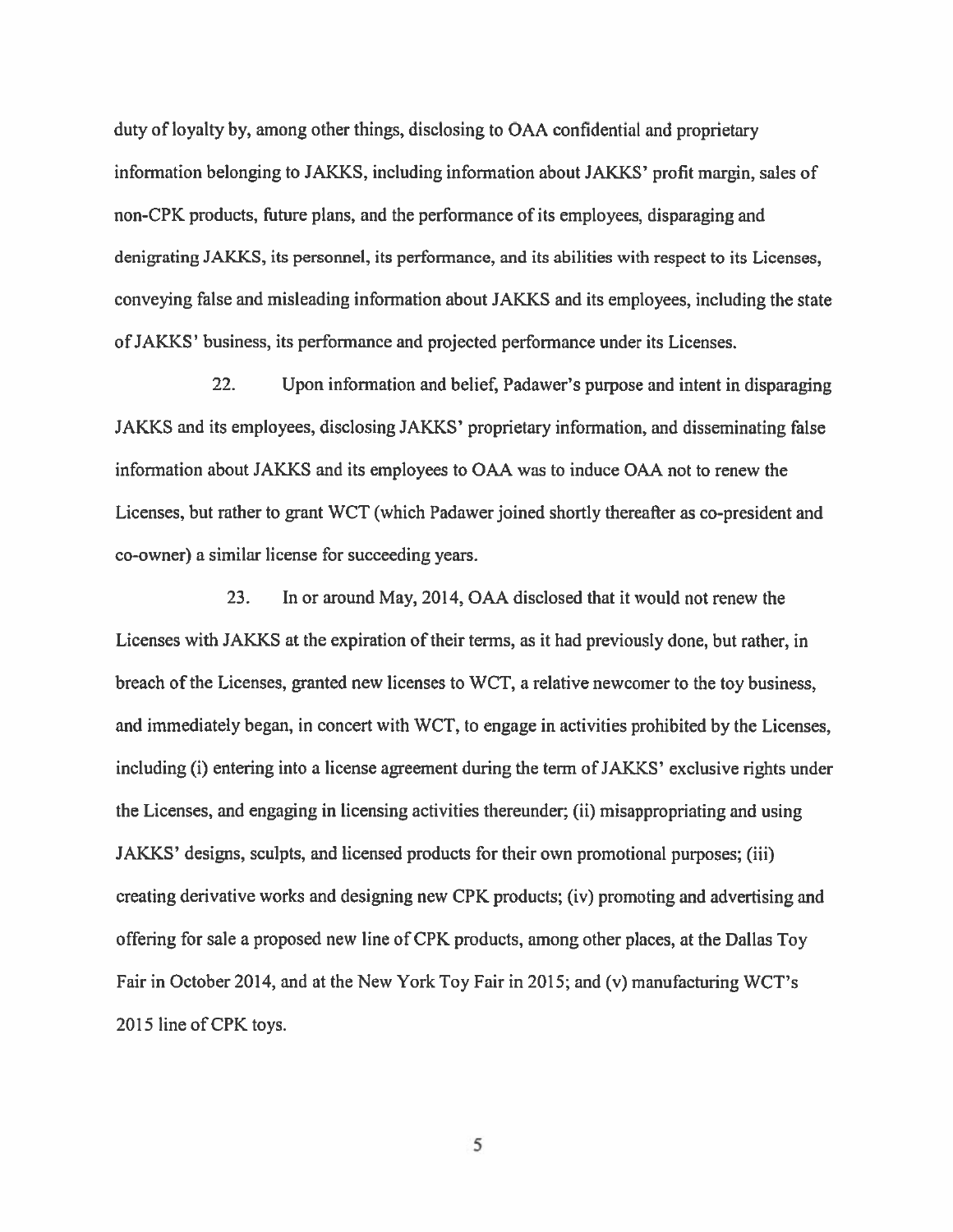24. But for Defendants' wrongful conduct as set forth above, WCT would not have been able to bring <sup>a</sup> new line of CPK products to market until in or about January 2016.

25. The wrongful conduct of Defendants caused JAKKS to lose an opportunity for additional sales and for sales at higher margins, thereby causing it to sustain <sup>a</sup> loss of profits through the term of its Licenses and the four-month sell-off period thereafter.

26. As <sup>a</sup> result of Defendants' tortious interference, improper performance of activities that were prohibited by the Licenses, breach of duties owed to JAKKS, and their unlawful and unfair competition, JAKKS also lost the opportunity to renew the Licenses for the succeeding four-year period from 2015 through 2018.

27. By reason of the foregoing, JAKKS is entitled to damages in the form of lost profits due to Licenses not being renewed and extended and for WCT's profits derived from its CPK licenses during that time period.

28. Defendants' conduct set forth herein was willful, wanton, malicious, and without regard to JAKKS' lawful rights, thus entitling JAKKS to punitive damages.

# FIRST CAUSE OF ACTION AGAINST ALL DEFENDANTS (Tortious Interference With Contract)

29. JAKKS repeats and realleges each and every allegation contained in paragraphs 1 through 28 above as if each were fully set forth herein.

30. Had Defendants not induced OAA to breach the Licenses, WCT would not have been able to enter the market until January 2016.

31. Had WCT not prematurely entered the market and begun promoting its new CPK product line, JAKKS would have realized, at minimum, substantial additional sales and profits in 2014 and 2015.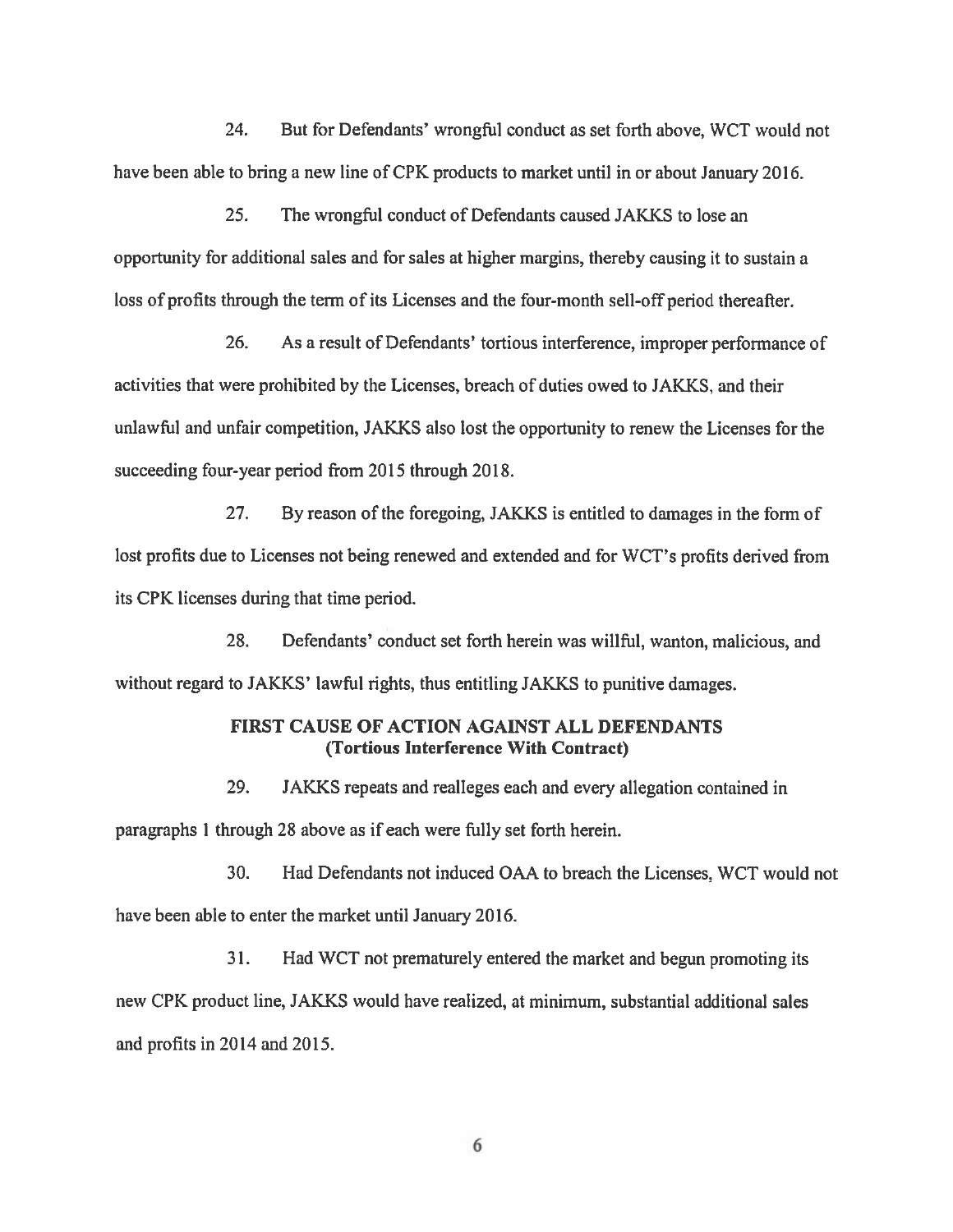32. By reason of the aforementioned wrongful conduct, JAKKS has been

damaged in an amount to be proven at trial, but in no event less than \$5 million.

## SECOND CAUSE OF ACTION AGAINST ALL DEFENDANTS (Tortious Interference With Prospective Economic Advantage)

33. JAKKS repeats and realleges each and every allegation contained in

paragraphs 1 through 32 above as if each were fully set forth herein.

34. Defendants knew that the Licenses were to expire on December 31, 2014,

and that OAA had, for <sup>a</sup> period of over 10 years, regularly renewed its licenses with JAKKS.

35. By reason of their conduct set forth above, Defendants unlawfully

interfered with JAKKS' prospective business opportunities and relationship by inducing OAA

not to renew such Licenses with JAKKS, but instead, to gran<sup>t</sup> new licenses to WCT.

36. As <sup>a</sup> result of the aforementioned conduct, JAKKS has been damaged in

an amount to be proven at trial, but in no event less than \$15 million.

# THIRD CAUSE OF ACTION AGAINST ALL DEFENDANTS (Unfair Competition)

37. JAKKS repeats and realleges each and every allegation contained in

paragraphs 1 through 36 above as if each were fully set forth herein.

38. By engaging in the aforementioned conduct, Defendants unfairly

competed with JAKKS

39. As <sup>a</sup> result of Defendants' unfair competition, JAKKS has been damaged in an amount to be proven at trial, but in no event less than \$15 million.

40. Defendants should be required to disgorge their profits from any sales under their Licenses with OAA, in an amount to be proven at trial.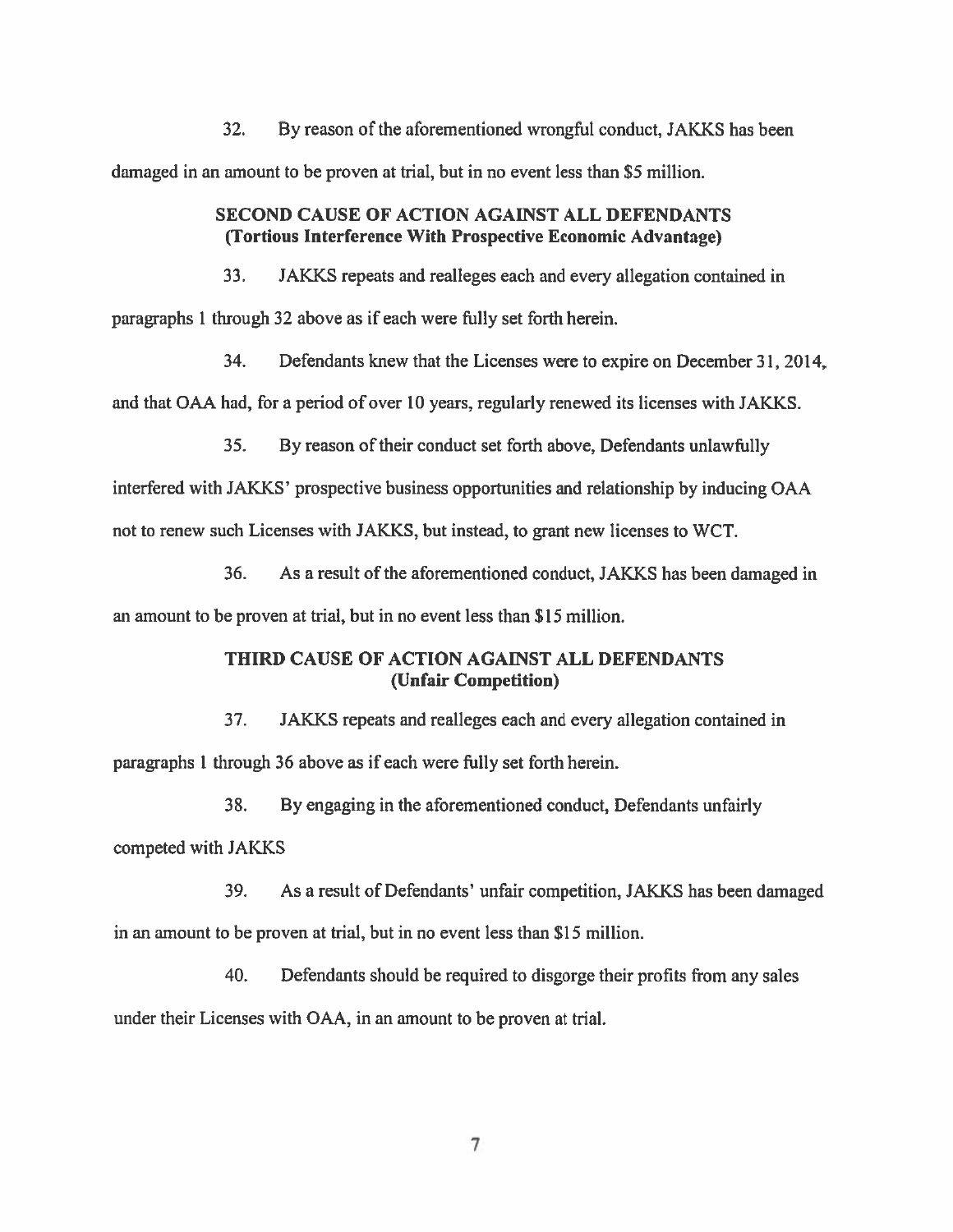## FOURTH CAUSE OF ACTION AGAINST PADAWER (Breach Of Fiduciary Duty)

41. JAKKS repeats and realleges each and every allegation contained in paragraphs I through 40 above as if each were fully set forth herein.

42. During the last year of his employment by JAKKS, Padawer received substantial remuneration and benefit from JAKKS on condition that he properly render services in the best interests of JAKKS.

43. While employed by JAKKS, Padawer owed it fiduciary duties, including <sup>a</sup> duty of loyalty, which included the obligation not to disparage JAKKS to licensors and potential licensors.

44. As set forth above, Padawer breached his fiduciary duties to JAKKS, inter alia, by disclosing confidential and proprietary information to WCT and OAA, disparaging JAKKS to OAA, making false representations about JAKKS and its employees to OAA, and using such information, disparagement, and misrepresentations to unlawfully compete with JAKKS.

45. As <sup>a</sup> result of his wrongful actions, Padawer should return to JAKKS the remuneration and benefits paid to him during the final year of his employment at JAKKS.

46. As <sup>a</sup> result of Padawer's wrongful actions, JAKKS has been damaged in an amount to be proven at trial, but in no event less than \$15 million.

WHEREFORE, JAKKS respectfully requests that the Court gran<sup>t</sup> judgment in its favor:

(i) On its First Cause of Action against all Defendants, jointly and severally, in an amount to be proven at trial, but in no event less than \$5 million;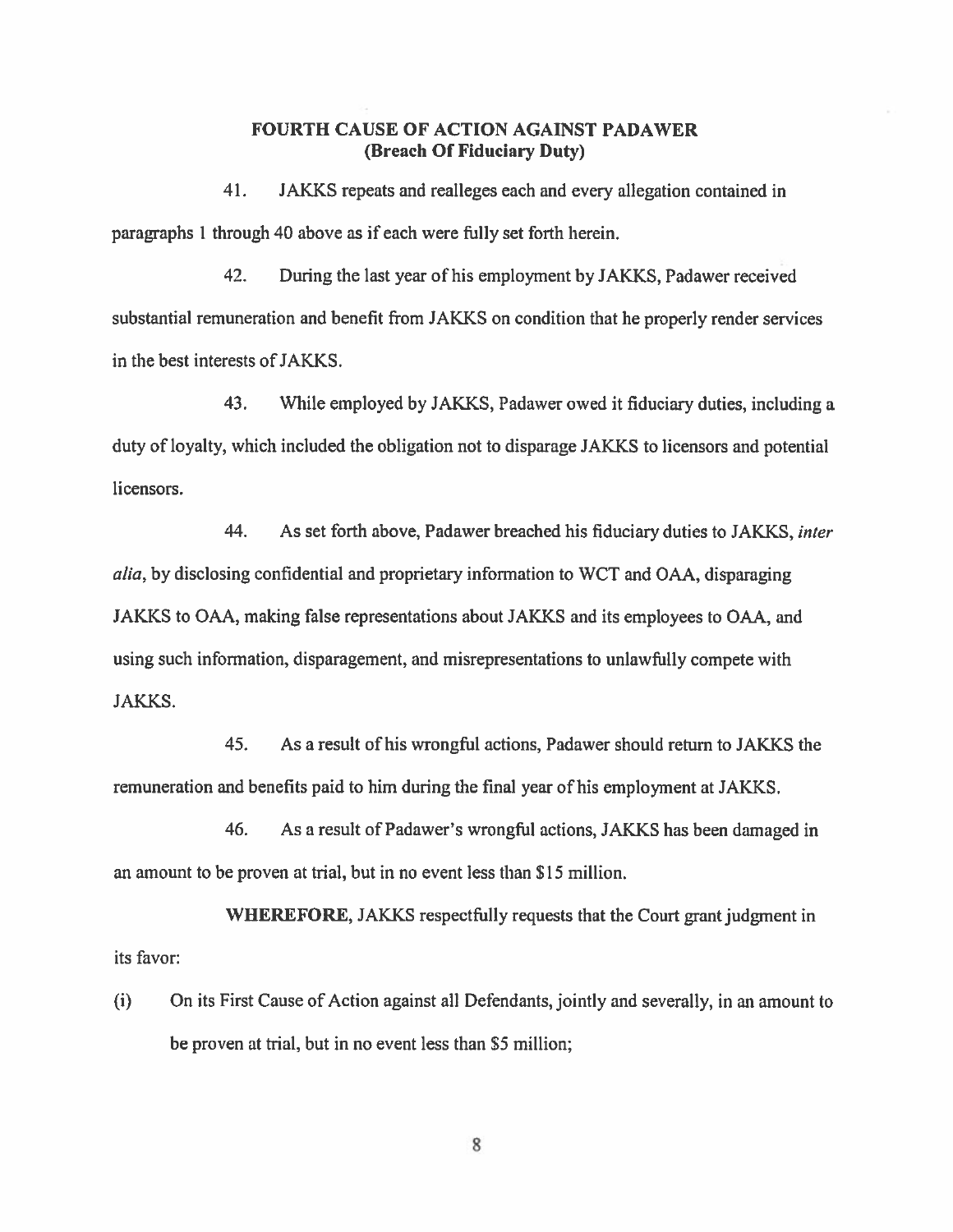- (ii) On its Second Cause of Action against all Defendants, jointly and severally, in an amount to be proven at trial, but in no event less than \$15 million;
- (iii) On its Third Cause of Action against all Defendants, jointly and severally, in an amount to be proven at trial, but in no event less than \$15 million;
- (iv) On its First, Second and Third Causes of Action against all Defendants, jointly and severally, the disgorgement of any profits Defendants made as a result of their tortious conduct;
- (v) On its First, Second, and Third Causes of Action against all Defendants, jointly and severally, for punitive damages in an amount to be set by the Court;
- (vi) On its Fourth Cause of Action against Padawer, in an amount to be proven at trial, but in no event less than S 15 million, including the return to JAKKS of the remuneration and benefits paid to him during the final year of his employment by JAKKS, and for punitive damages in an amount to be set by the Court;
- (vii) For the costs and disbursements of this action; and
- (viii) For such other and further relief as this Court deems just and proper.
- Dated: New York, New York September 24, 2015

FEDER KASZOVITZ LLP

By:  $\mathcal{U}$   $\mathcal{U}$   $\mathcal{U}$ 

Bruce Robins David Sack

845 Third Avenue New York, New York 10022 Telephone: (212) 888-8200

Attorneys for PlaintiffJAKKS Pacific, Inc.